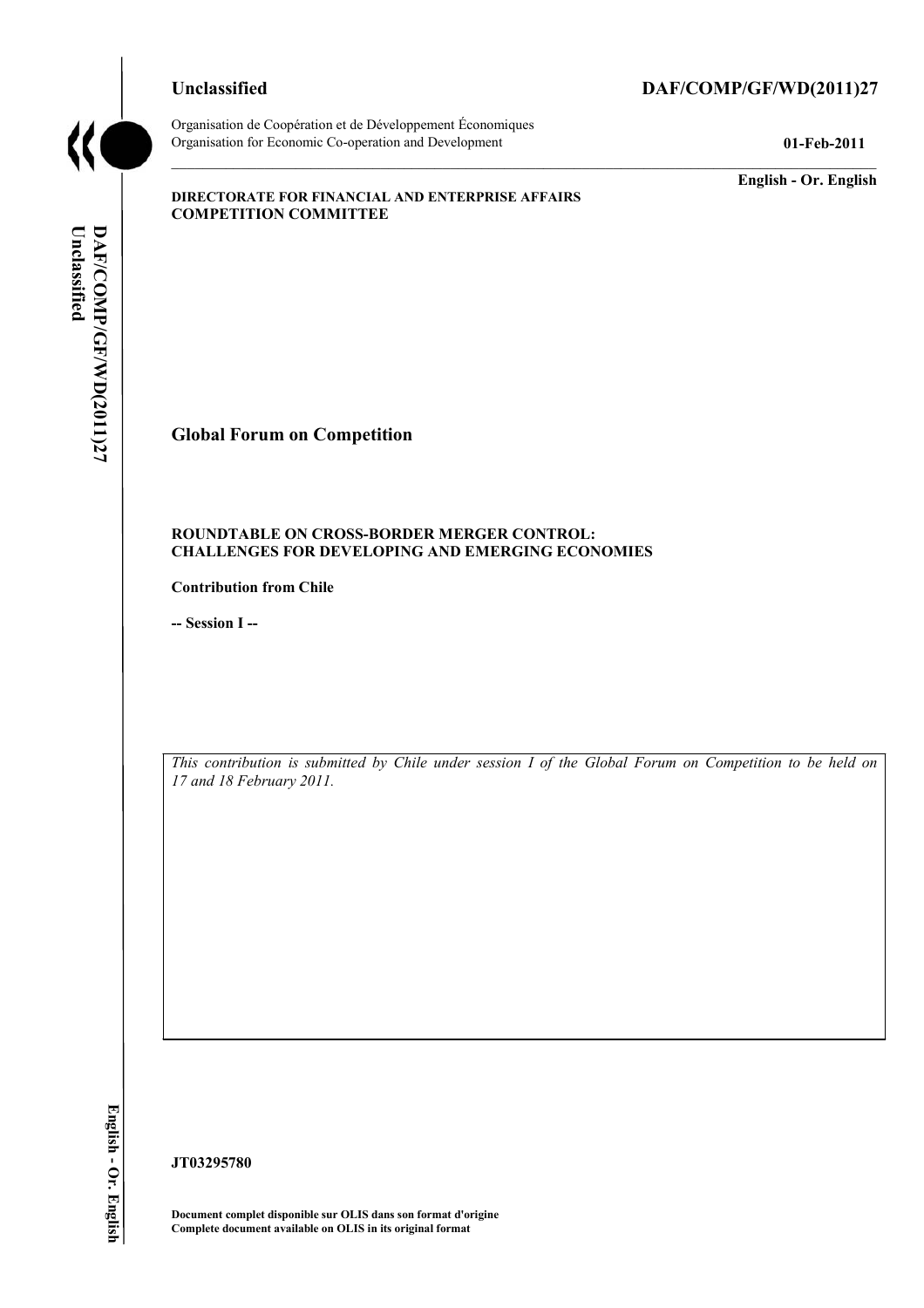#### **CROSS-BORDER MERGER CONTROL: CHALLENGES FOR DEVELOPING AND EMERGING ECONOMIES**

#### **-- Chile --**

#### **1. Chile's merger control regime**

#### *1.1 Legal framework*

1. Chilean Competition Act ("the Act")<sup>1</sup> does not address mergers or acquisitions directly. However, several sections of the Act provide the substantive basis for merger control by both the Fiscalía Nacional Económica ("FNE" <sup>2</sup>) and the Competition Tribunal ("TDLC" <sup>3</sup>) under two alternative procedures.

2. The first procedure is voluntary and non-adversarial<sup>4</sup>. There is no general pre-merger notification of the proposed merger to the FNE<sup>5</sup>. But either the merging parties or the FNE may request the TDLC to review the transaction. Mergers that may raise antitrust concerns are increasingly being voluntarily submitted to the TDLC by the parties involved<sup>6</sup>. In this case, the FNE's role is to submit a report with its opinion. The report is not binding for the TDLC, but is considered an important antecedent. The transaction can be cleared, blocked or subject to conditions for approval. The merger cannot be completed before the approval. The TDLC's final decision may be challenged before the Supreme Court. The Court generally acts with deference, mainly reviewing the measures and conditions imposed by the TDLC.

<sup>|&</sup>lt;br>|<br>| Decree Law N° 211/1973.

<sup>2</sup> FNE stands for *Fiscalía Nacional Económica* (Competition Agency), an administrative and autonomous body in charge of competition law enforcement (investigation, and litigation) and competition advocacy. The FNE also acts as an independent technical body on competition law issues (drafting technical reports).

<sup>3</sup> TDLC stands for *Tribunal de Defensa de la Libre Competencia*. TDLC is a judicial body with specific jurisdiction on competition law issues.

<sup>4</sup> DL 211, articles 3, 18  $N^{\circ}2$  and 31. The TDLC has issued instructions aimed at regulating the procedure in case of conflicting proceedings (adversarial and non-adversarial) regarding the same issue (*Auto Acordado N° 5/2004*) and about the information that parties must provided in these proceedings (*Auto Acordado N° 12/2009*).

<sup>5</sup> Mandatory pre-merger notification to the competition institutions is required only for transactions involving television and radio. Banks and some other financial institutions must notify the Bank Superintendency before merging, and the Superintendency could ask the competition institutions to review a matter. Transactions in certain industries, such as media, banking, and electricity require approval by other governmental agencies. The TDLC has ordered mandatory pre-merger consultation for certain firms and markets, as remedies following its decisions about anticompetitive restraints (e.g. in the supermarket industry).

<sup>6</sup> The voluntary procedure do not consider submission fee. Since 2004, the TDLC has decided 7 transactions voluntary submitted.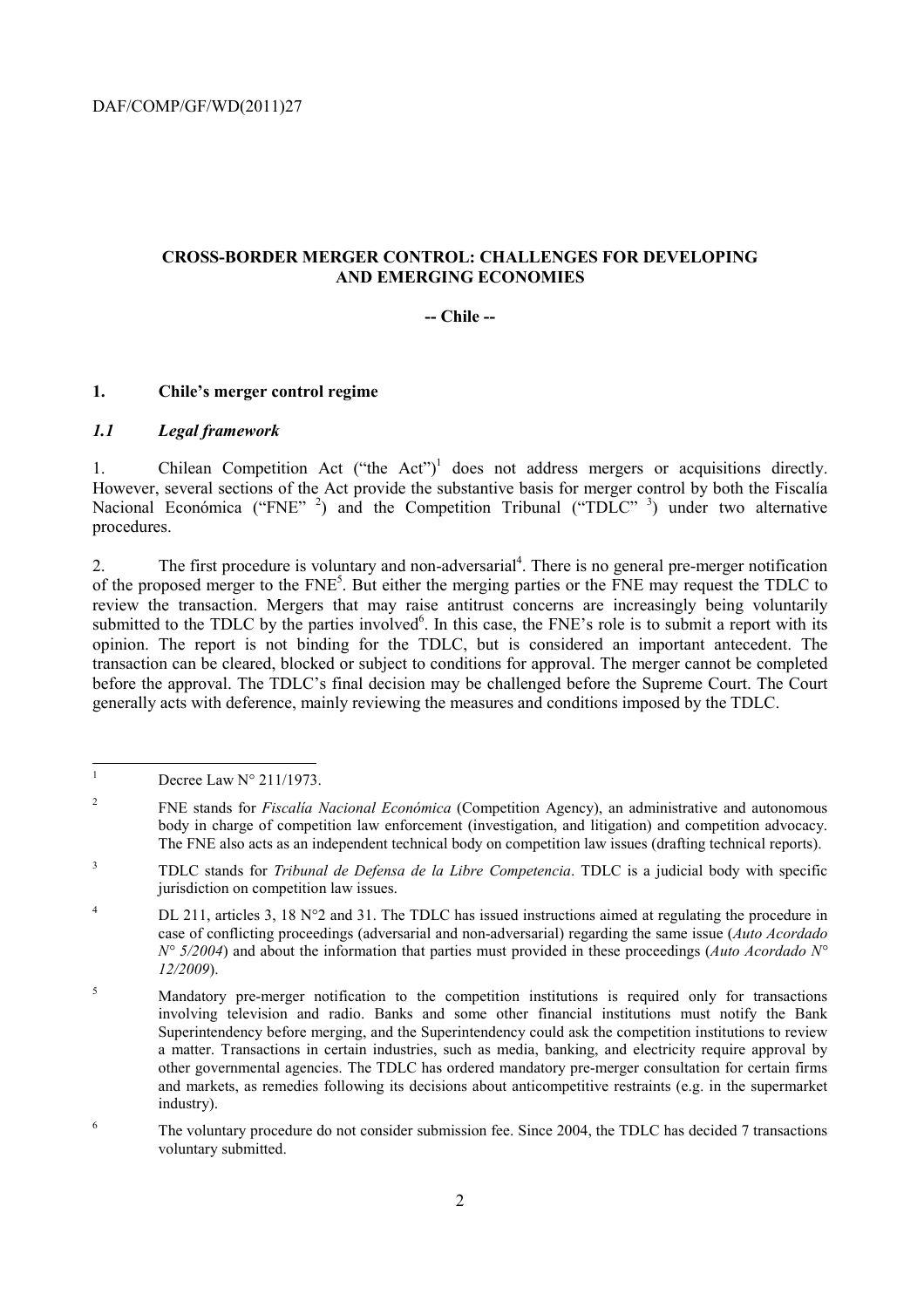3. The preliminary review procedure has several advantages. If the transaction is approved or the merging parties comply with the conditions, there is no further liability with respect to the specific transaction. Also, after a non-adversarial proceeding has begun, the FNE or other third parties with legal standing to act in the case cannot initiate an adversarial procedure (e.g. seeking an injunction to suspend the transaction).

4. The second procedure is adversarial: under Art. 3 of the Act, a merger or acquisition (pending or completed) may be considered an infringement if it prevents, restricts or hinders "free competition"<sup>7</sup> or tends to produce such effects<sup>8</sup>.

5. Arguably, the adversarial procedure is less likely to be used in the future, after an amendment to the Act allowed the FNE to request the TDLC the review of future mergers<sup>9</sup>. This faculty, however, largely depends on the FNE's available resources.

## *1.2 FNE's Guidelines for Horizontal Merger Review*

6. The FNE has provided guidance on merger analysis by issuing its *Internal Guidelines for the Analysis of Horizontal Concentration Operations* (2006) ("Merger Guidelines")<sup>10</sup>. Although the Merger Guidelines is a non-binding document, the FNE conducts its analysis following the procedure established in them as much as possible.

7. The Merger Guidelines state that merger analysis aims at preventing increased concentration in the relevant market as result of the merger $11$ . Among the anticompetitive risks identified in the guidelines are unilateral behaviour by the merging company and post-merger coordination in the market. The Merger Guidelines balance these and other risks against pro-competitive efficiencies. In this sense, the substantive test is shaped as a risk-effect test similar to the Substantial Lessing of Competition (SLC) test rather than a structural test such as the dominance test.

8. The Merger Guidelines presume that if the market after the merger has an HHI lower than 1000 points, the merger is unlikely to entail potential anticompetitive effects. Markets with HHI between 1000 and 1800 points are considered moderately concentrated. Finally, post-merger HHI higher than 1800 points are regarded as potentially harmful and require further review. In this case, the FNE opens a formal investigation and may decide to initiate a review process before the TDLC if the parties to the transaction do not bring the operation to the TDLC for review<sup>12</sup>.

9. Entry barriers and entry conditions receive an in-depth treatment in the Guidelines. Entry barriers are defined as "*an impediment to competitor's entry or cost advantages that an incumbent has over a firm* 

9 Before Act  $N^{\circ}$  20.361/2009, only the parties were able to request the review of future transactions. The FNE had only the power to request the review of completed transactions. The amendment aimed at broadening the FNE's powers.

10 Available at http://www.fne.gob.cl/?content=guia\_concentracion

<sup>&</sup>lt;sup>-</sup>7 "Free competition" is the wording used by Chilean law when referring to competition law.

<sup>8</sup> Art. 3 of the Act: "*Whoever executes or enters into any act, agreement or convention, either individually or collectively, which hinders, restricts or impedes free competition, or which tends to produce such effects, shall be penalized with the measures indicated in Article 26 hereof, notwithstanding any preventive, corrective or restrictive measures that could be ordered in each case, with regard to said acts, agreements or conventions".*

<sup>11</sup> Merger Guidelines, p. 5.

<sup>12</sup> Merger Guidelines, pp. 14-15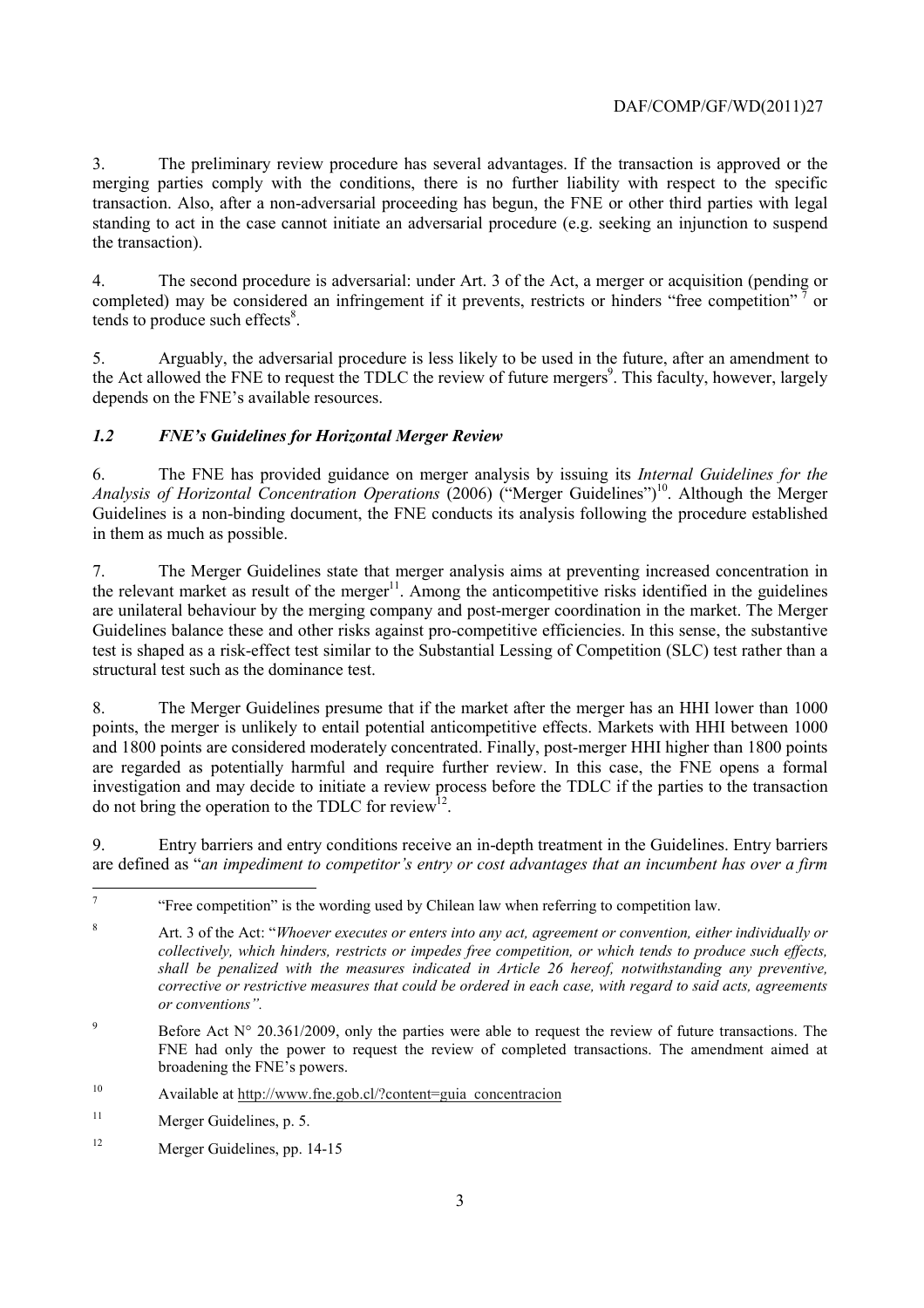## DAF/COMP/GF/WD(2011)27

wishing to entry"<sup>13</sup>. Legal barriers and sunk costs are addressed in detail. The analysis of entry conditions aims to assess the actual likelihood, timeliness and sufficiency of entry. This means that not only entry barriers are assessed, but also any circumstance affecting entry conditions. For instance, the guidelines deal specifically with strategic behaviour<sup>14</sup>.

10. The Merger Guidelines also deal with failing firm situations and the analysis of overseas mergers with impact on the Chilean market. Regarding the latter, the Merger Guidelines give *prima facie* lenient treatment to mergers between undertakings located abroad that affect the ownership structure of subsidiary companies in Chile. However, the FNE considers the potential risks for competition arising from such transaction. This provision is the only specific reference to cross-border effects of mergers<sup>15</sup> in Chilean legislation.

11. The Merger Guidelines represented an important first step in the standardization of competition rules for merger control to increase certainty and transparency. In the coming months the FNE aims to issue a new version, after a period of review initiated in 2009. The new draft may incorporate developments on cross-border mergers.

## **2. Merger cases with cross-border elements in Chile**

12. The selection criterion of the following cases has been broad: all merger cases reviewed by the TDLC since 2004 where a relevant "cross-border element" is present have been included.

## *2.1 Cases reviewed by the TDLC*

## *2.1.1 Telefónica Móviles takeover on BellSouth*

13. In 2005, the TDLC reviewed a takeover by the Spanish company *Telefónica Móviles S.A.* ("TM") of the Chilean companies *BellSouth Comunicaciones S.A.* and *BellSouth Inversiones S.A.* (the latter, the parent and controller company of *BellSouth Chile S.A.*, an actor in the international and domestic longdistance telecommunications industry). The acquisition was part of a broader purchase agreement between TM and the U.S. company *BellSouth Corporation* ("BS") dated March 2004. Pursuant the agreement, BS agreed to sell to TM a number of business units operating in the telecommunication industry in several countries of Central and South America<sup>16</sup>.

14. The transnational dimension of the transaction was not considered in the market definition. The market was locally defined as *the analogue and digital mobile services supplied under radio electric*  spectrum concessions within Chilean geographic borders<sup>17</sup>. International interconnection or roaming services, as a broader element for market definition, was discarded in the TDLC's decision and considered not significant the calls traffic taken into account in the analysis

15. During the preparation of its report, the FNE requested the merging parties to inform on the stage of the merger control proceedings carried out in other jurisdictions, with the aim to avoid potential

 $13$ Merger Guidelines p. 15.

<sup>14</sup> Merger Guidelines p. 18

<sup>15</sup> A cross-border merger is "a merger between organizations in different countries" (Longman Business English Dictionary: http://lexicon.ft.com/Term?term=cross\_border-merger)

<sup>&</sup>lt;sup>16</sup> By the transaction TM agreed to acquire from BS directly or indirectly 100% of BS subsidiaries in Argentina, Chile, Peru, Venezuela, Colombia, Ecuador, Uruguay, Guatemala, Nicaragua and Panama.

<sup>&</sup>lt;sup>17</sup> TDLC, Decision  $N^{\circ}$  2/2005, p.59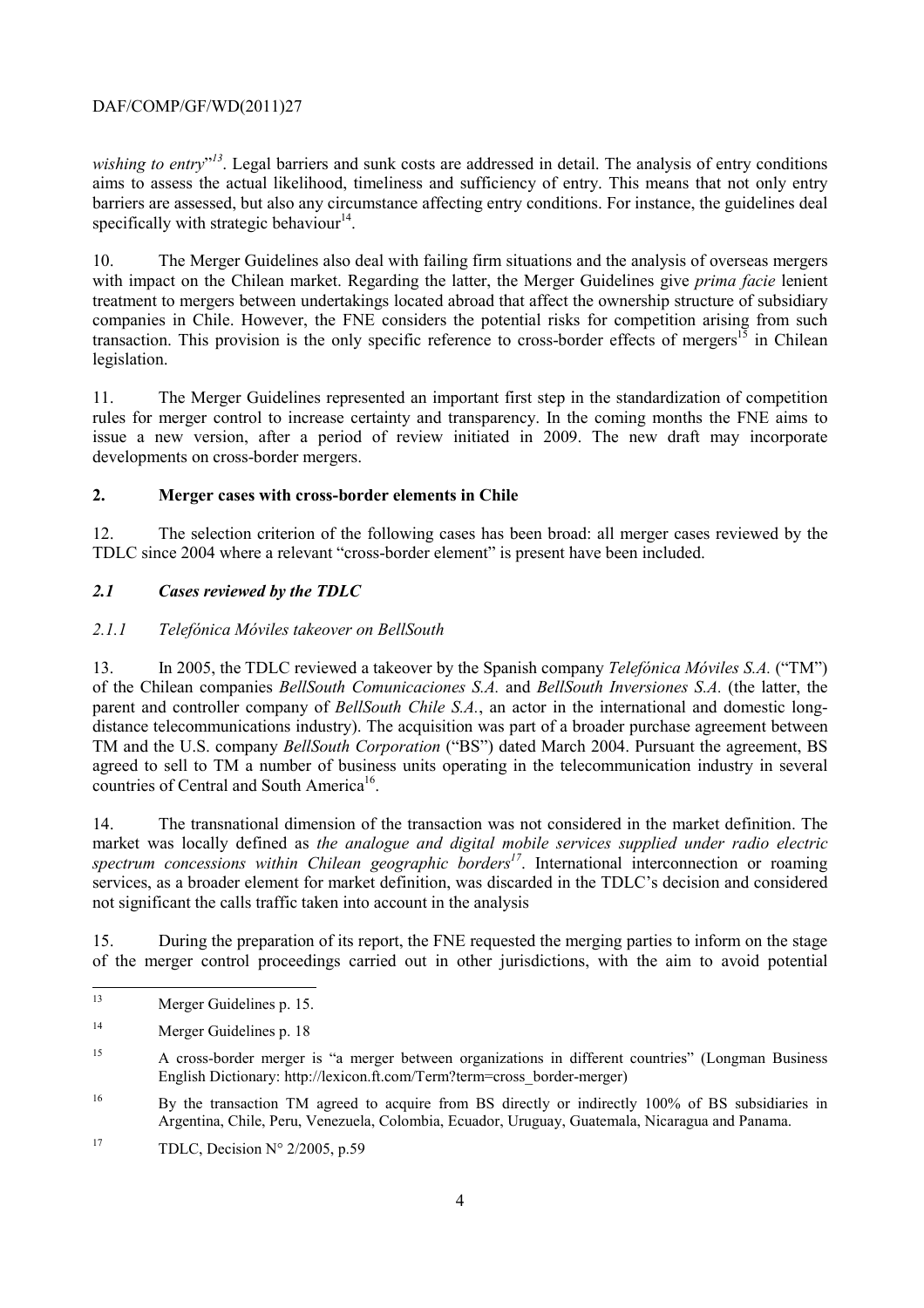conflicts. Merging parties reported that in Chile the proceedings were more advanced and formal. In the TDLC's decision none of the remedies imposed to the transaction was determined taking into account the eventual transnational dimension.

#### *2.1.2 Acquisition of Iberoamerican Radio Chile by a Spanish media group*

16. In 2007, the TDLC reviewed the acquisition of *Iberoamerican Radio Chile S.A.* by the Spanish media group Prisa (through its Chilean subsidiary *GLR Chile Ltda*)*.* Prisa was also acquiring shares in several other radio broadcasting companies*.* The seller was *Claxson Chile S.A.*

17. Competition authorities were involved in the case because a specific legal provision<sup>18</sup> requires that changes in ownership or control of media businesses must be communicated to the TDLC within 30 days after agreement. In cases of media needing a "concession" to operate (i.e. a special permission from the authority), the legal provision ordered the parties to pre-notify the merger to the competition authorities and the TDLC to issue a report.<sup>19</sup>

18. The TDLC's review and report was aimed at assessing the impact of the transaction in the The TDLC's Terrew and Tepert the actual case, the discussion was centred on whether the<br>"media" market (*mercado informativo*).<sup>20</sup> In the actual case, the discussion was centred on whether the provision mandated the TDLC to protect the "public interest" (i.e. pluralism in the media) as well as competition, or whether the test was based purely on competitive risk or effects. In this regard, the TDLC held:

*"...[C]onsidering the aims of the law, the interest at stake is that the social, cultural and political content communicated through a mass media firm could be verified, compared or contrasted with other media. In this sense, the provision does not require to vary the analysis from the one performed regarding any other merger under the competition law provisions, however, it orders for the analysis to take into account the additional consideration of the effects a merger in the media industry can have with respect to pluralism in the media and freedom of speech" (Gr. 8°).* 

19. According to the TDLC, the legislator considered competition as merely *one* of the appropriate means to reach, indirectly, a reasonable degree of pluralism and information diversity (Gr. 9°, 80°).

20. The relevant product market was defined as "spaces in AM and FM radio stations for publicity dissemination" (Gr. 29°), and the relevant geographical market was defined as "all the national territory with some particular local considerations for certain zones" (Gr. 37°). The TDLC imposed remedies based on both competitive analysis (e.g., it reduced the length of non-compete covenants in order to increase market contestability (Gr. 66°)) and the protection of pluralism in media content (e.g., it ordered the divestiture of radio spectrum concessions in certain areas (Gr. 87°)).

21. An additional extra-competition argument was raised against the merger. According to independent radio broadcasters, the transaction violated a legal provision in media regulations<sup>21</sup> that ordered the verification of "conditions of reciprocity" before the approval of acquisitions of radio-spectrum

<sup>18</sup> Art. 38 Act. N° 19.733 ("media law").

<sup>&</sup>lt;sup>19</sup> This scheme was subsequently changed. Following a 2009 amendment to the media law, the FNE is the issuer of the report. If the report is not favorable, both the FNE's report and the investigation files are referred to the TDLC for merger review.

<sup>&</sup>lt;sup>20</sup> Following the 2009 amendment to the media law, the FNE's assessment only concerns the effects on competition.

<sup>&</sup>lt;sup>21</sup> Art. 9 Act  $N^{\circ}$  19.733.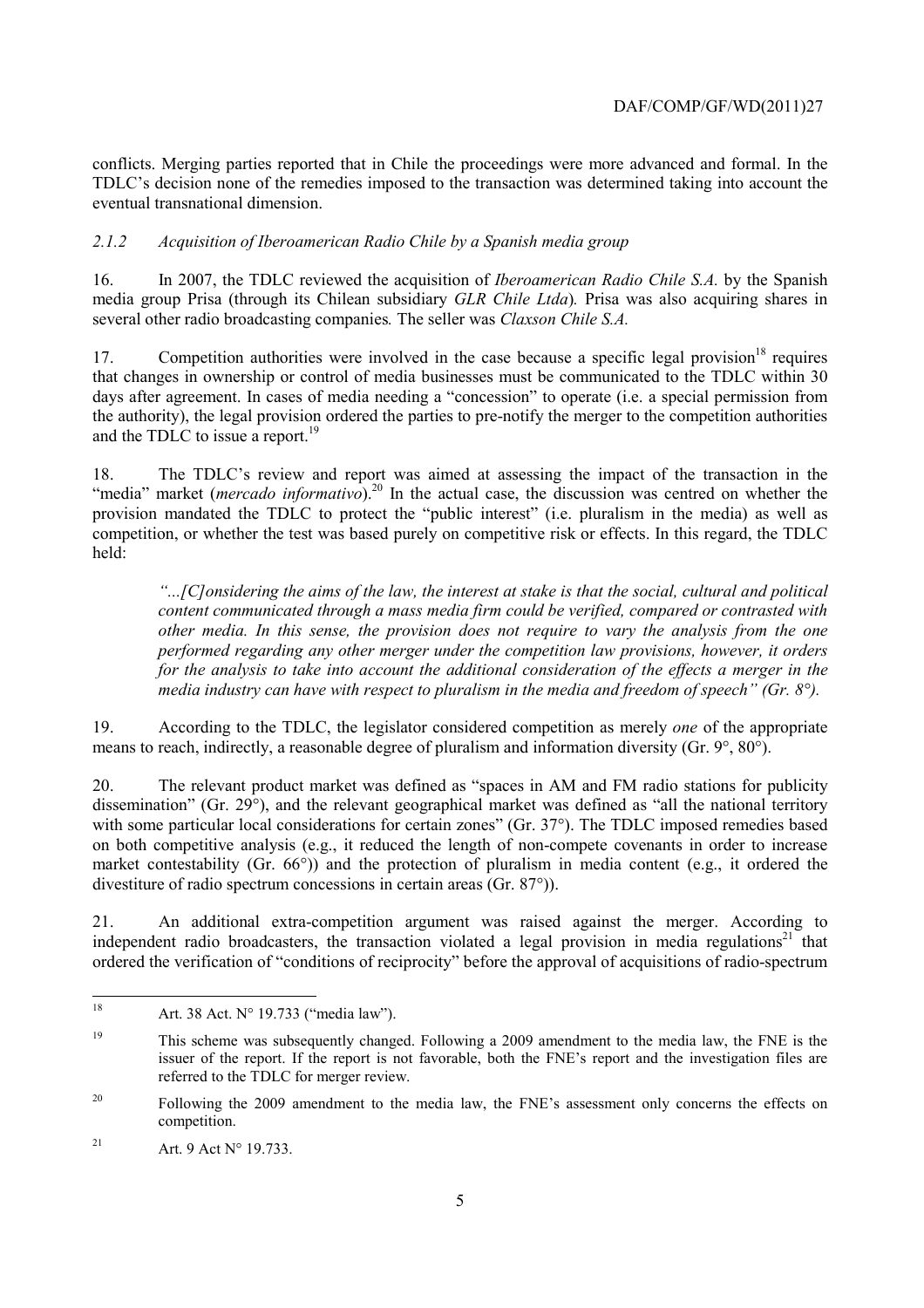#### DAF/COMP/GF/WD(2011)27

concessions by legal entities with more than  $10\%$  of foreign capital – i.e., the provision ordered to check whether in the country where the investor is based, Chilean investors have the same rights and duties as foreign persons have in Chile. The TDLC dismissed the argument on the grounds of lack of competence, and referred the point to the telecommunications regulator (the competent body on this issue) (Grs. 88° - 91°).

22. The TDLC's approved the merger with mitigating remedies. The dissenting vote used mainly "non-competition" arguments (i.e. pluralism and ownership reciprocity) to block the merger. The Supreme Court upheld the TDLC's decision, indicating:

*"[T]he imposed remedies seem appropriate and sufficient in order to protect competition hence ensuring media pluralism and by this mean freedom of speech and information diversity" (Gr. 6°).* 

#### *2.1.3 ING AFP Santa María and Bansander Merger*

23. The merger between *ING AFP Santa María S.A.* and *Bansander AFP S.A.*, in 2007, was a consequence of a transnational agreement between the foreign companies *ING Insurance B.V.* ("ING"), from The Netherlands, and *Banco Santander Central Hispano S.A.* ("Santander"), from Spain. The parties agreed that Santander would sell to ING the entire capital of legal entities ING held in pension funds in Colombia, Uruguay, Mexico and Chile.

24. When the TDLC reviewed the transaction in 2008, regulations and the particularities of the private pension funds industry justified a very narrow and domestic definition of the market. Also, the frame agreement between the parent companies was only submitted to the TDLC a few days before the final hearing. Arguably for these reasons, no transnational consideration was part of the TDLC's reasoning.

#### *2.2 Pending cases*

25. The FNE is currently preparing reports on three mergers with significant cross-border elements. In two of them, the merging parties submitted a consultation to the TDLC for merger analysis under a nonadversarial procedure. Since the three cases have not yet been decided, only a general outline and some potential cross-border elements are described.

#### *2.2.1 Chilean Copec's acquisition of Colombian Terpel*

26. In June 2010, *Compañía de Petróleos de Chile Copec S.A.* ("Copec"), a leading Chilean gas distributor, notified the TDLC the acquisition of significant capital interests in the Colombian gas group *Organización Terpel S.A.* ("Terpel"). The transaction aimed at expanding the participation of the Chilean group in the Colombian market. According to Copec's submission, its rival in the Chilean gas distribution industry, Terpel Chile, subsidiary of Terpel, was not an essential part of the transaction.

27. From a structural point of view, the merger may be considered a cross-border merger. The merger would generate risks in the Chilean market. During certain period of time (i.e. the period in which Copec will indirectly have an interest in its rival in Chile) the transaction may be framed as a horizontal merger, which consequence would be to reduce the market structure from four to three players.

28. Copec proposed a structural remedy: the complete divestiture of assets in Terpel Chile. However, since the divestiture could take about two years, Copec also proposed a number of behavioural remedies ("Chinese walls") to regulate Terpel's corporate governance, prevent any influence of the Colombian parent company in Terpel Chile, and avoid any exchange of sensitive information between both firms.

29. If the remedies are accepted, monitoring them will represent a significant challenge for Chilean competition authorities, since most of the behavioural remedies must be abided by a Colombian legal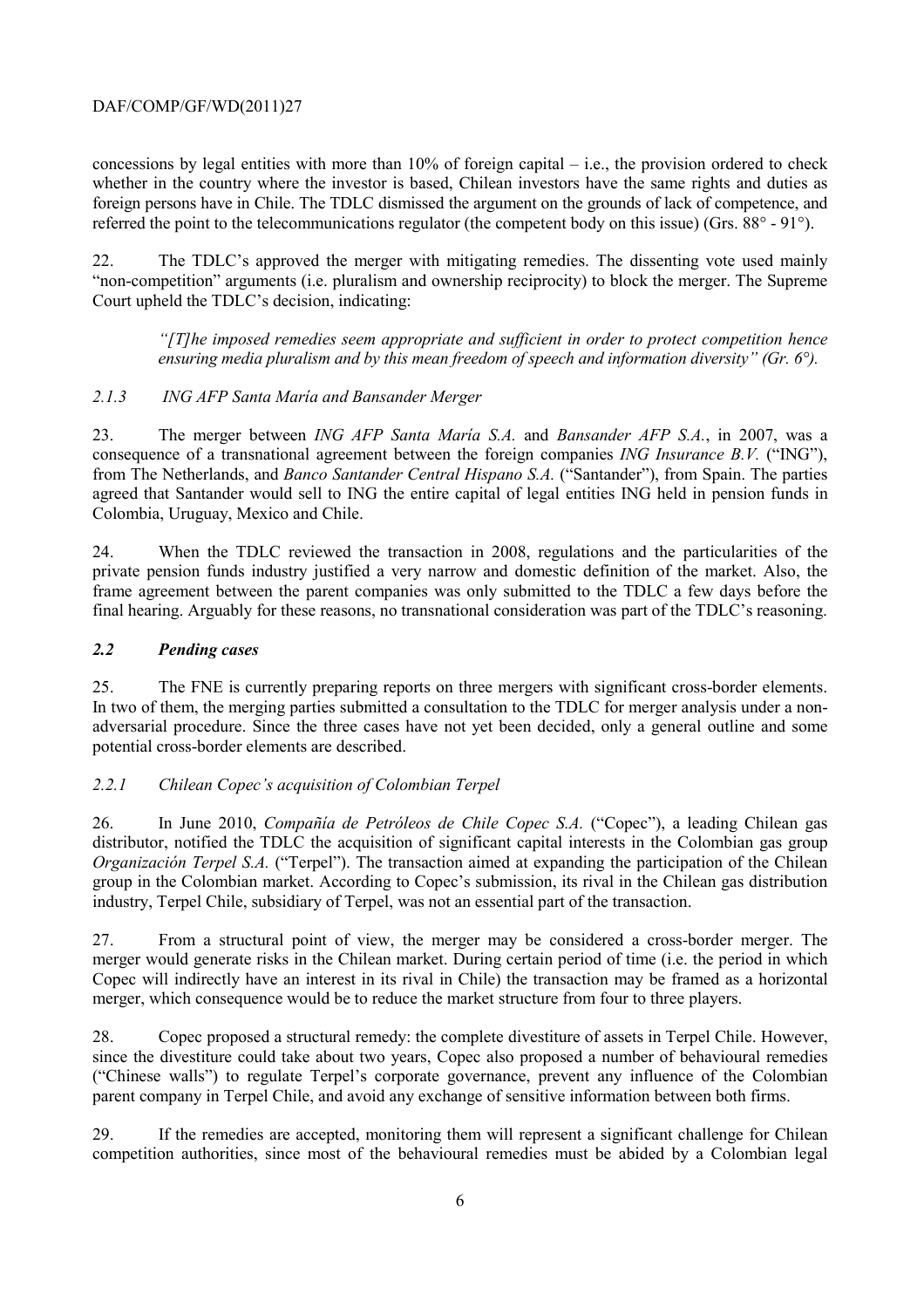entity. It is likely there will be a need for cooperation with the Colombian competition authorities for the implementation and monitoring of such remedies.

# *2.2.2 Integration of Lan and Tam airlines*

30. In August 2010, the FNE launched an investigation on the merger between two airlines: the Chiliean Lan and the Brazilian Tam. Pursuant the agreement, Lan acquires 100% of Tam's shares, whose shareholders receive shares in Lan in exchange. In order to comply with Brazilian regulations regarding caps to foreign capital in airlines ownership, Lan acquire only a 20% of voting rights in Tam, leaving the remaining 80% in hands of current Tam's controllers. Once the merger is completed Lan will become "Latam". Both Lan and Tam's controllers will have sits in Latam's board. A shareholder agreement between Latam and Tam's controllers will regulate the corporate governance of the merging entity.

31. Being both public companies, the parties had already reported the planned transaction to the securities regulators in Chile, Brazil and U.S. before the FNE launched its investigation. The parties also submitted the transaction for merger review to the Brazilian competition authorities in October 2010.

32. In its public statement for opening the investigation<sup>22</sup>, the FNE identified very high concentration levels in three air flight frequencies (which are the relevant market to consider in this industry): Santiago-Sao Paulo, Santiago-Rio de Janeiro and Santiago-Asunción. In the first two frequencies, Lan and Tam jointly serve over 90% of the traffic in passengers and freight.

33. This merger case is certainly a good case-study. Chilean and Brazilian authorities are facing a cross-border merger and undertaking parallel reviews regarding a unique transaction. In order to explore the possibility of coordination with the aim of implementing and monitoring potential remedies, the competition authorities of both countries have had informal exchanges under the frame of a bilateral cooperation agreement in force since 2008.

## *2.2.3 Nestlé and Fonterra Joint Venture*

34. In November 2010 foreign groups Nestlé and Fonterra submitted to the TDLC a transaction aimed at implementing in Chile their 2002 "Alliance Agreement" (also known as "Dairy Partner America"), aimed at developing in America (excluding U.S. and Canada) an alliance for joint production and marketing of certain dairy products. The transaction consists of a Joint Venture implemented by the acquisition by Nestlé group of the 50% of one of Fonterra's subsidiaries, Soprole S.A., changing the name of the latter to Dairy Partner America Chile S.A.

35. According to the own submission of the merging entities, different markets in Chile may be affected by the transaction. Downstream, different dairy products were identified as separate markets. Parties argued that potential price increases on dairy products could be disciplined by imports. National industry exports (around 20% of the total product in the last 3 years) are also mentioned in the submission. However, so far competition authorities have not inquired into the potential risks for foreign markets. Improvements in consumer's health and increases in sales of dairy products of better quality are some of the benefits of the transaction claimed by the parties in addition to the synergies on productive efficiency.

36. Politicians and agricultural interest groups have raised concerns about the transaction's possible effects on the upstream market of primary product (particularly milk). The concerns include topics such as jobs cuts and sunk investments made by milk producers. In 2004 the TDLC issued a ruling in the milk market which the merging parties are now citing as an important protection of fair market conditions that

 $22$ 

<sup>22</sup> Available at: http://www.fne.gob.cl/?content=notes&db=jurispru&view=9a004077ac7ed70c8425733e005df334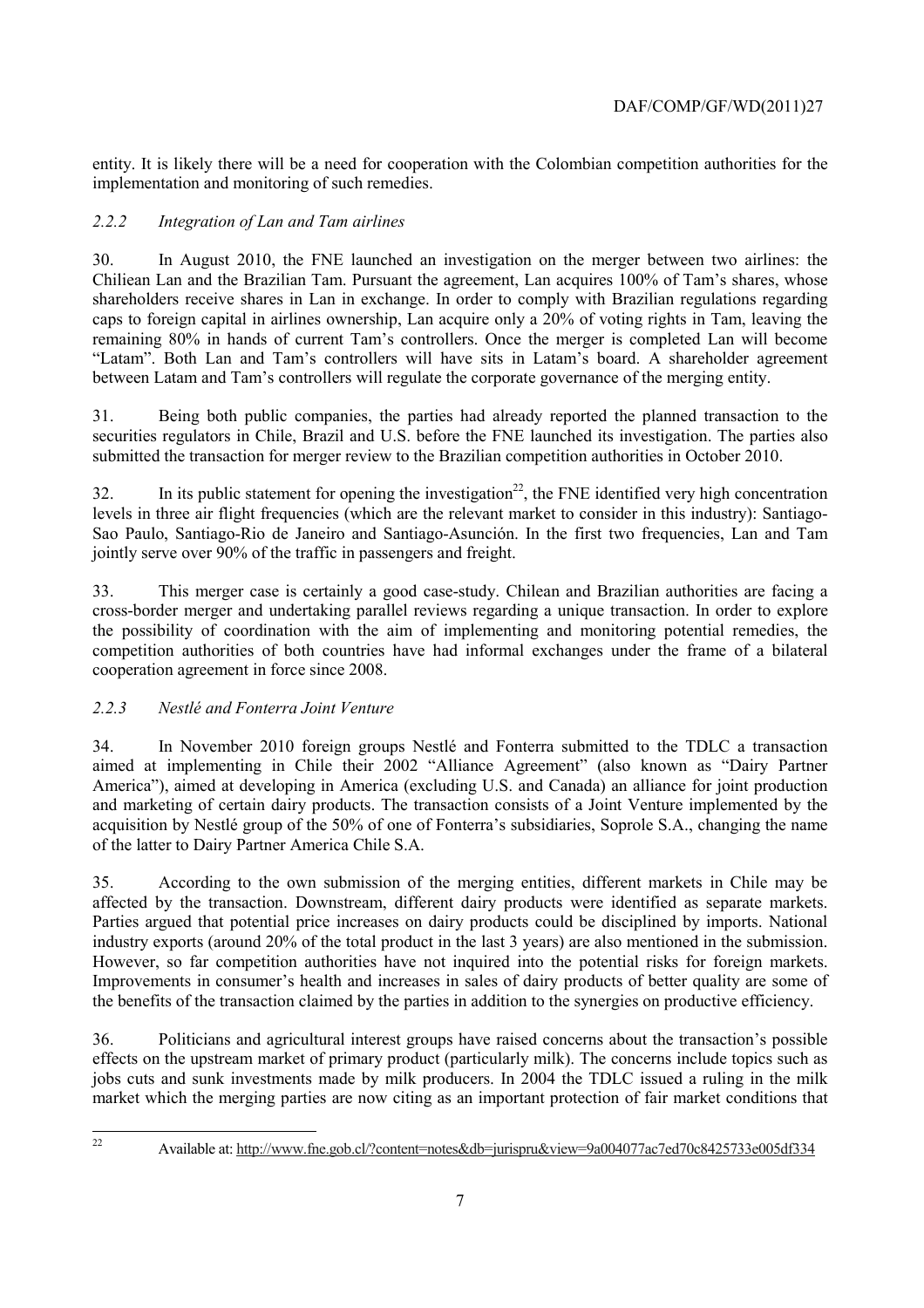# DAF/COMP/GF/WD(2011)27

complements the mitigation commitments they propose. The parties also suggest commitments regarding corporate governance and ring-fence conditions aimed at reducing the risks of coordination between parent companies in the markets involved. However, there are no explicit references to potential risks for competition in the foreign markets of Chilean exports, nor to the risks of coordination of the foreign parent companies abroad that might influence the behaviour of the Alliance Agreement in Chile.

37. The parties highlighted the Alliance Agreement has already been implemented in several jurisdictions such as Argentina, Brazil, Colombia, Venezuela and Ecuador. They also adjoined to their submission the approvals by the European Union's and Brazil's competition authorities. The FNE may request information from these and other competition authorities.

# **3. Cooperation among competition authorities, jurisdictional issues and remedies**

# *3.1 Cooperation*

38. Chile has signed several free trade agreements (FTAs) as part of its general trade policy. However, the country is not part of any regional organization with jurisdiction on competition matters. FTAs contain provisions regarding competition laws and policy of each party and a general frame for cooperation between national authorities. Chile is associated to the regional organization Mercosur<sup>23</sup> under an Economic Complementation Agreement which also contains provisions aimed at developing cooperation between national competition authorities. The competition provisions of the FTAs are not subject to the dispute resolution mechanisms of the treaties.

39. The FNE has signed several cooperation agreements and memorandums of understanding with foreign competition authorities<sup>24</sup>. The content of these documents reveal part of the efforts aimed at implementing the OECD and ICN recommendations for cooperation and coordination between authorities from different jurisdictions specially in merger review. These instruments have not been used in its whole dimension in merger analysis and it is hard to conclude that they have been used as an instrument to address cross-border issues that a merger under review may involve.

40. The FNE cannot report so far cases of conflict with foreign competition authorities regarding a merger review. Such a conflict would be solved by direct consultations between authorities. The fact that our legal framework and the assessments of the Chilean competition authorities do not consider other public interests different than competition in the markets -whether it comes from a domestic or foreign undertaking or interested party- should be considered by other jurisdictions to prevent any such conflict.

## *3.2 Jurisdictional issues*

41. Chilean competition authorities may request information from outside their jurisdiction either through the merging parties or through cooperation with foreign competition authorities.

42. Actions or decisions of foreign competition authorities regarding cross-border mergers are certainly taken into account. However, their influence in national decisions may be limited, depending on the structure of the relevant market.

 $23$ Integrated by Argentina, Brazil, Paraguay and Uruguay.

<sup>24</sup> These agreements are available at:http://www.fne.gob.cl/?content=notes&db=actualidad&view=2c41b664d320a0eb8425733f0054c768